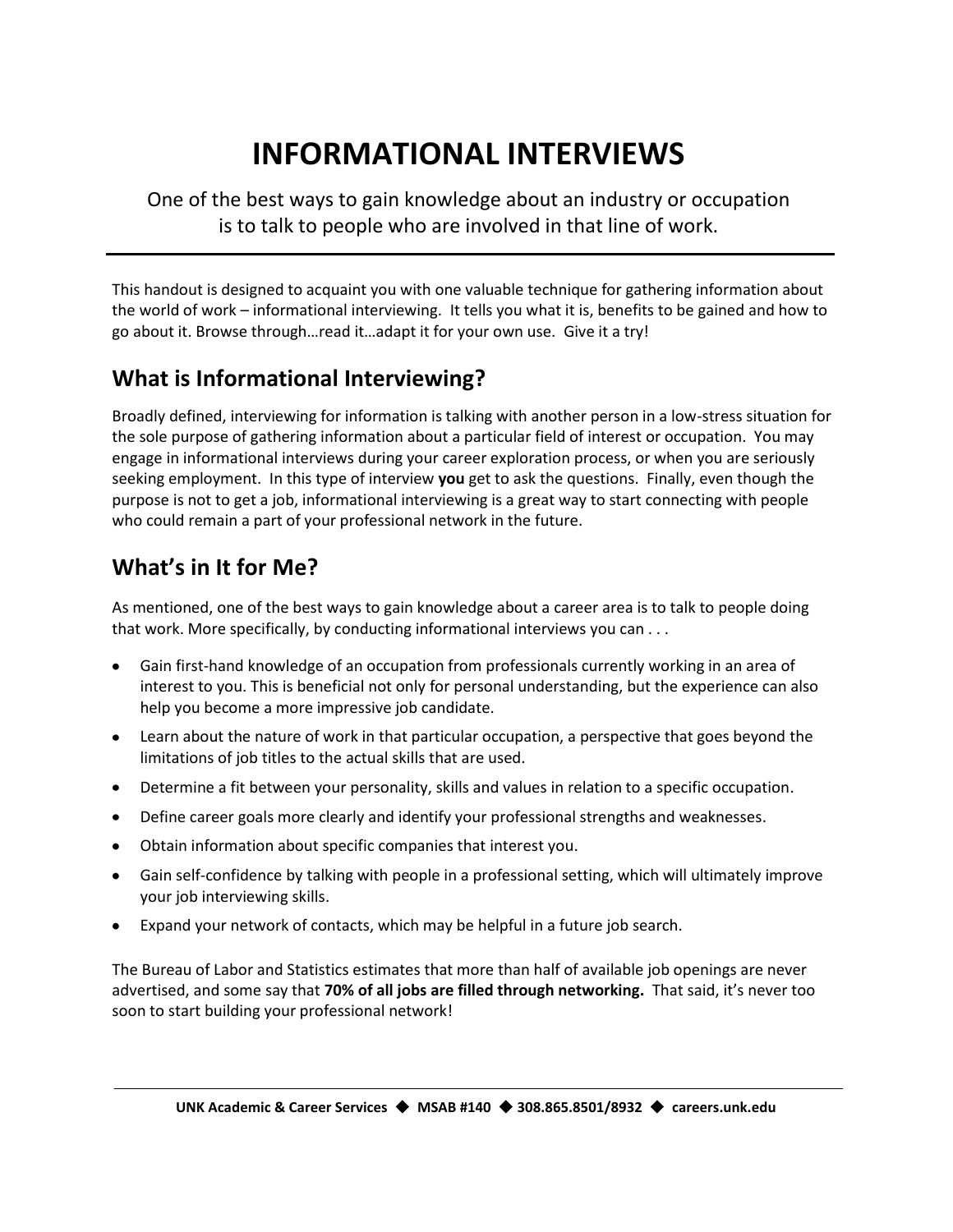#### **Steps to Follow when Conducting an Informational Interview**

**1** Define Your Interests, Skills, and Values – It is important to know where you are going before you begin the journey. This can be done on your own, as well as with assistance from family, a mentor, professors, or an Advisor in Academic and Career Services (MSAB #140, 865-8501).

 **Identify Occupations** – Once you have learned more about yourself, you are ready to start researching fields that match your interests, skills and values. Select one or more occupations you would like to investigate and begin your research.

**8 Identify People to Interview** – Start with lists of people you already know – friends, relatives, professors, advisors, fellow students, current or former co-workers, supervisors, etc. Company websites, professional organizations, the yellow pages, organizational directories, and public speakers are also good resources. You may also call an organization and ask for the name of the person by a certain job title. Some organizations screen calls so it might be necessary to emphasize that you are **not** interested in a job but in information **only**. Also, remember to aim high, there's no one in the world you can't attempt to contact. \*Helpful websites: **[www.switchboard.com](http://www.switchboard.com/) [www.linkedin.com](http://www.linkedin.com/)**

**Prepare for the Interview** – Read all you can about the field prior to the interview. Decide what information you would like to obtain about the occupation/industry. This will allow you to develop relevant and thoughtful questions. Having a solid base of knowledge about the topic will also enhance your credibility with professionals you interview. To learn more about an occupation you can access an organization's public relations materials or visit the website. You can also visit Academic and Career Services where there are many resources with occupational information.

The more you know, the better you'll be able to formulate questions pertaining to the organization and the job. The more knowledge you have, the more confident you will feel about your ability to communicate effectively. \*Helpful websites: **[www.onetcenter.org](http://www.onetcenter.org/) <http://stats.bls.gov/oco/>**

 **Arrange the Interview** – Contact the person to set up an interview: by telephone or e-mail, with a cover letter followed by a telephone call, or by having someone who knows the person make the initial contact for you. Arrange the time, projected length of time, and a place to meet. If the person is not within traveling distance, then you may ask to arrange a telephone interview. Be prepared to tell the person what you are interested in and why. You could begin the conversation with…

"Hello, my name is \_\_\_\_\_\_\_\_ and I am a student majoring in \_\_\_\_\_\_ at the University of Nebraska at Kearney. I am interested in learning more about \_\_\_\_\_\_ (the work he/she does) and wonder if you might have 20 or 30 minutes during which you could talk with me about the work you do."

 **Conduct the Interview** – Dress appropriately, arrive on time, and be polite and professional. Refer to your list of prepared questions; stay on track, but allow for spontaneous discussion. Take notes so you can keep a record of what you learn. Before leaving, ask if this professional can suggest others who might be helpful, and ask permission to use your contact's name when contacting these new people. Do not leave your résumé, but send one if it's requested.

 $\bullet$  Follow Up – Be sure to send a thank-you letter or note within three days of the interview. (Handwritten is usually best, but e-mail is acceptable, too.)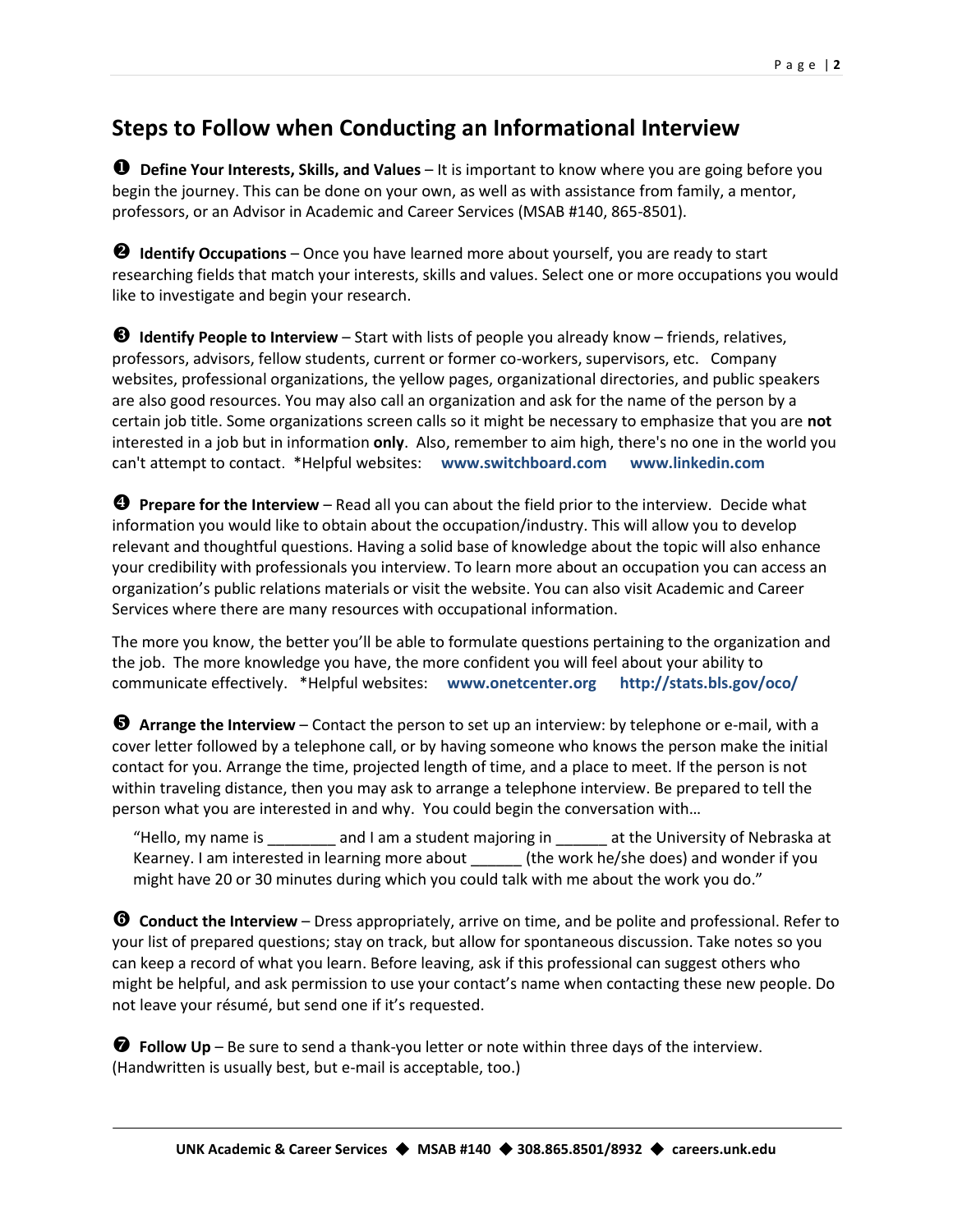#### **What Questions Should I Ask?**

You want to ask questions that will elicit the information you need, so it's important to develop your own list. Following are some examples to get you started:

- 1. How did you get into this work?
- 2. What do you like best about this occupation?
- 3. What would you like to change?
- 4. What do you do on a typical day?
- 5. What do you find to be most challenging?
- 6. What is the most rewarding?
- 7. What personal qualities or abilities are important to being successful in this field?
- 8. What college courses were the most helpful to you in your present career?
- 9. What opportunities for advancement are there in this field?
- 10. What entry level jobs are best for preparing a person for the type of work you do?
- 11. What is the salary range at various levels in this field?
- 12. How do you see jobs in this field changing in the future?
- 13. Is there current demand for people in this occupation?
- 14. What types of training do companies offer people entering this field?
- 15. What are the basic prerequisites for jobs in this field?
- 16. Which professional journals and organizations would help me learn more about this industry?
- 17. With what you know about my background, what other fields or occupations would you suggest I research further before I make a final decision?
- 18. Is special certification, licensing, or an advanced degree required for your job?
- 19. How can I gain experience in this field while still in college?
- 20. Can you suggest another person who might be willing to talk to me about opportunities in this field?

#### $\blacktriangleright$  Remember: This interview is for information only . . . DO NOT ASK FOR A JOB  $\blacktriangleleft$

#### **Evaluating the Interview**

In order to make best use of the information you gather, it is important to review and evaluate soon after conducting the interview. Ask yourself the following questions:

- 1. What did I learn from this interview (both positive and negative impressions)?
- 2. How does what I learned fit with what I know about myself (interests, skills, values)?
- 3. Based on what I learned from this interview, how interested am I in pursuing a career in this area?
- 4. What do I still need to know? How/where can I find it out?
- 5. What plan of action can I make?